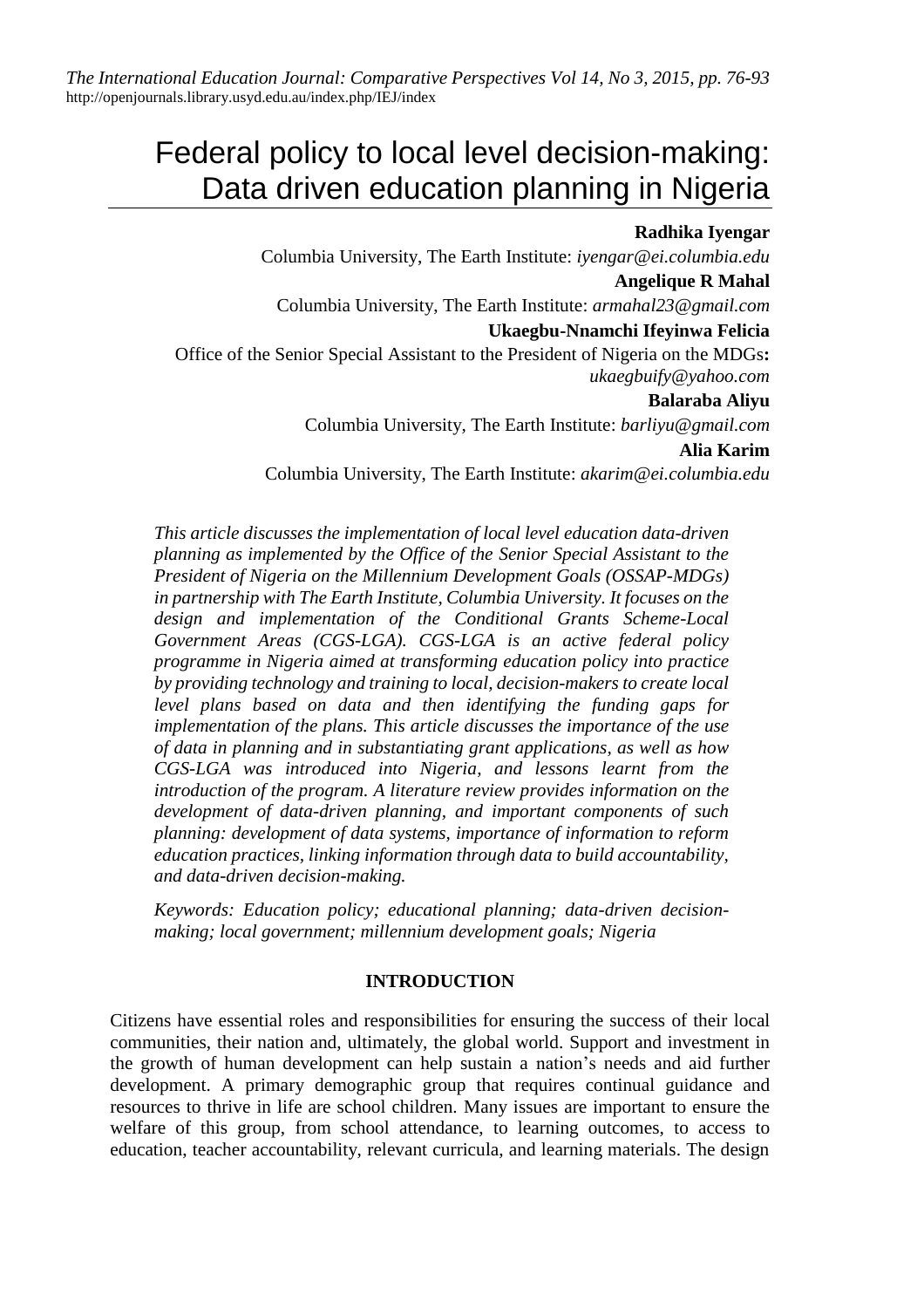of data collection tools and education indicators, as well as the use of data, localised situation analysis, and organised planning can function as an effective strategy to identify gaps in the provision of resources, as well as help to define and link the most appropriate education interventions. This paper describes an active federal policy programme in Nigeria that, through local level plans, provides funds to help schools overcome gaps in essential inputs. These plans are created at the local level where needs can be quickly verified and data validated. The combination of education data collection, analysis, planning, and technology are of paramount importance in undertaking the program and producing interventions which can positively impact social, economic, and political layers of Nigerian society and beyond.

This paper underscores the importance of data in local education planning and funding requests. It begins by describing the Conditional Grants Scheme-Local Government Areas (CGS-LGA) federal policy program and then goes on to discuss the national data collection process. A literature review on types of data collected, use of education data in various contexts, and data-driven decision-making (DDDM) is presented, followed by a section on methods and discussion on use of data for the CGS-LGA grant application process. The paper concludes by highlighting some of the strengths and weaknesses of the process, and suggesting a more potent application of DDDM in varied settings.

# **CONDITIONAL GRANTS SCHEME TO LOCAL GOVERNMENT AREAS**

In its Vision 20:2020 strategy to empower the state and local governments to deliver services to its population (OSSAP-MDGs, 2011), the Federal Government of Nigeria made a massive commitment to advance the education and health Millennium Development Goals (MDGs) in rural and urban LGAs across the country. The Office of the Senior Special Assistant to the President of Nigeria on the MDGs (OSSAP-MDGs) is responsible for transforming policy into practice, garnering support across the country, and combining human and financial resources through the use of dynamic localised strategies.

In 2007, Nigeria launched CGS, one of the largest poverty elimination programs in the world, towards achieving the MDGs by 2015. OSSAP-MDGs has been collaborating with Columbia University's Earth Institute since 2010 to develop and operationalize CGS-LGA. The collaboration constituted the use of a variety of tools, and the provision of technical assistance, technology, training, and knowledge sharing, including the development of the Nigeria MDG Information System (NMIS). This existing and expanding federal programme supports a number of primary and junior secondary education interventions in the LGAs and provides a good base from which Nigeria can progress towards its education goals, including improving the quality of education. As a robust process that invests in local ownership and data-driven planning, CGS-LGA provides a cost-sharing platform, requiring a combination of local and state monetary and personnel support.

CGS-LGA is, thus, a nationwide platform that provides selected LGAs with opportunities to obtain funding to support and increase educational quality in primary and juniorsecondary schools in their areas. Though local needs form the basis of the funding, the policies and initiatives of national education agencies are foundational. CGS-LGA reaches millions of people and is a conduit for local level data-driven education planning. The CGS-LGA requires 200,000,000 Naira to each LGA for the purposes of increasing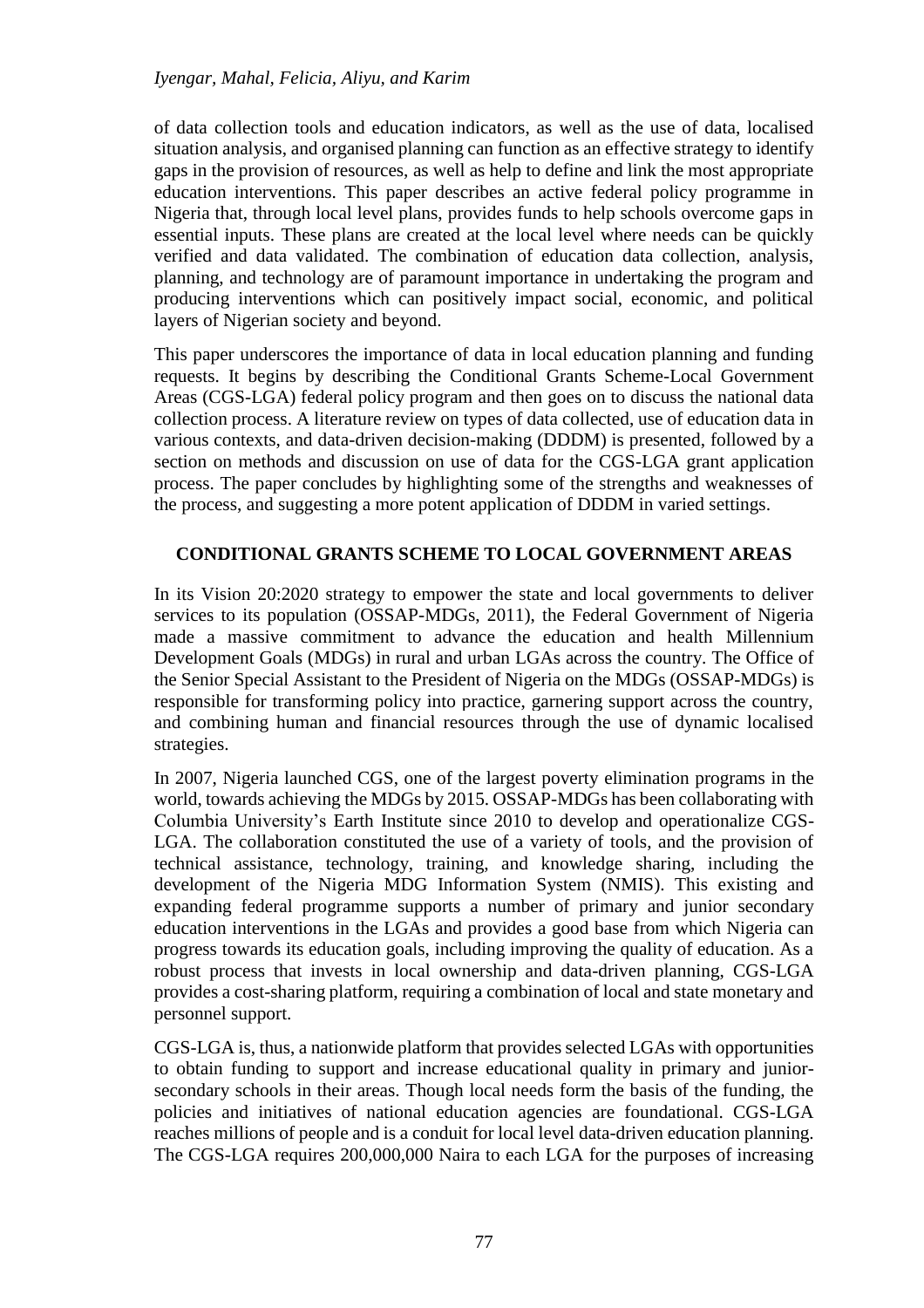the quality of education in the LGA. To obtain funding, LGA technical teams plan, write, and submit a proposal to OSSAP-MDGs bidding for an allocation of funds. In addition to information about how the funding would improve educational outcomes, the proposal must show how the state and LGA, and relevant national and international organisations, will contribute to the proposed CGS-LGA program. The LGA must contribute 20 percent, the state must contribute 30 percent, and the remaining 50 percent is contributed by OSSAP-MDGs.

Building a community of knowledgeable technical assistants who contribute to planning, implementation, and monitoring of their respective community development projects has been a large focus of The Earth Institute's work with OSSAP-MDGs. Technical assistants are the primary liaison between the LGA and OSSAP-MDGs. They also assemble and coordinate LGA technical and planning teams engaged in the development of a proposal. The funding proposal is expected to be professional, use relevant data, and provide localised situational analyses that explain the rationale for needed interventions. It should also incorporate all funding requests made to the LGA, the state, private partners, and OSSAP-MDGs.

# **OVERVIEW OF DATA SYSTEMS AND USES**

This literature review is divided into four sub-sections. First, it outlines the development of data systems, entailing the creation of indicators and reporting. Second it discusses the importance of applying data and information to education reforms. Third, it discusses the importance of data for building accountability. Fourth it highlights key points on use of DDDM.

# **Development of data systems**

Systematic data collection of relevant education indicators enables real-time analysis to inform policy, resource allocation, and programme design. DDDM is a method for analysing various types of data to develop and advance issues, institutions, and policy from micro to macro levels (Marsh, Pane, & Hamilton, 2006). It has been used for some time in the education sector. Marsh, Pane, and Hamilton (2006) explain that DDDM uses different types of data to inform decisions but note that DDDM is not a total remedy. Having data available and even transforming it into useable and useful knowledge is not an assurance that action will be taken; rather, action requires strategic support, buy-in, promotion, and a multitude of continual steps to be effective. Initial steps to ensure good decision-making include: goal-setting, ease in using data, linkage to continuous improvement, and creation of a data information system (Datnow, Park, & Wohlsetter*,*  2007). These steps should then be followed by collection of appropriate data then transformation of the data into appropriate indicators, use of a data management system, and capacity development for users of data (Datnow et al*.,* 2007). These are the steps The Earth Institute and OSSAP-MDGs took to develop the Nigeria MDG Information System (NMIS) and training of technical assistants on NMIS, indicators, data analysis, and relevant tools.

Blank (1993, p. 67) recommends four steps for developing data systems. First, develop a conceptual framework based on the research question in mind then secure commitment from stakeholders (policymakers, educators, researchers, data managers). Stakeholders could use these criteria to decide on the final set of indicators, the importance and usefulness of indicators, technical quality of data, and feasibility of obtaining data.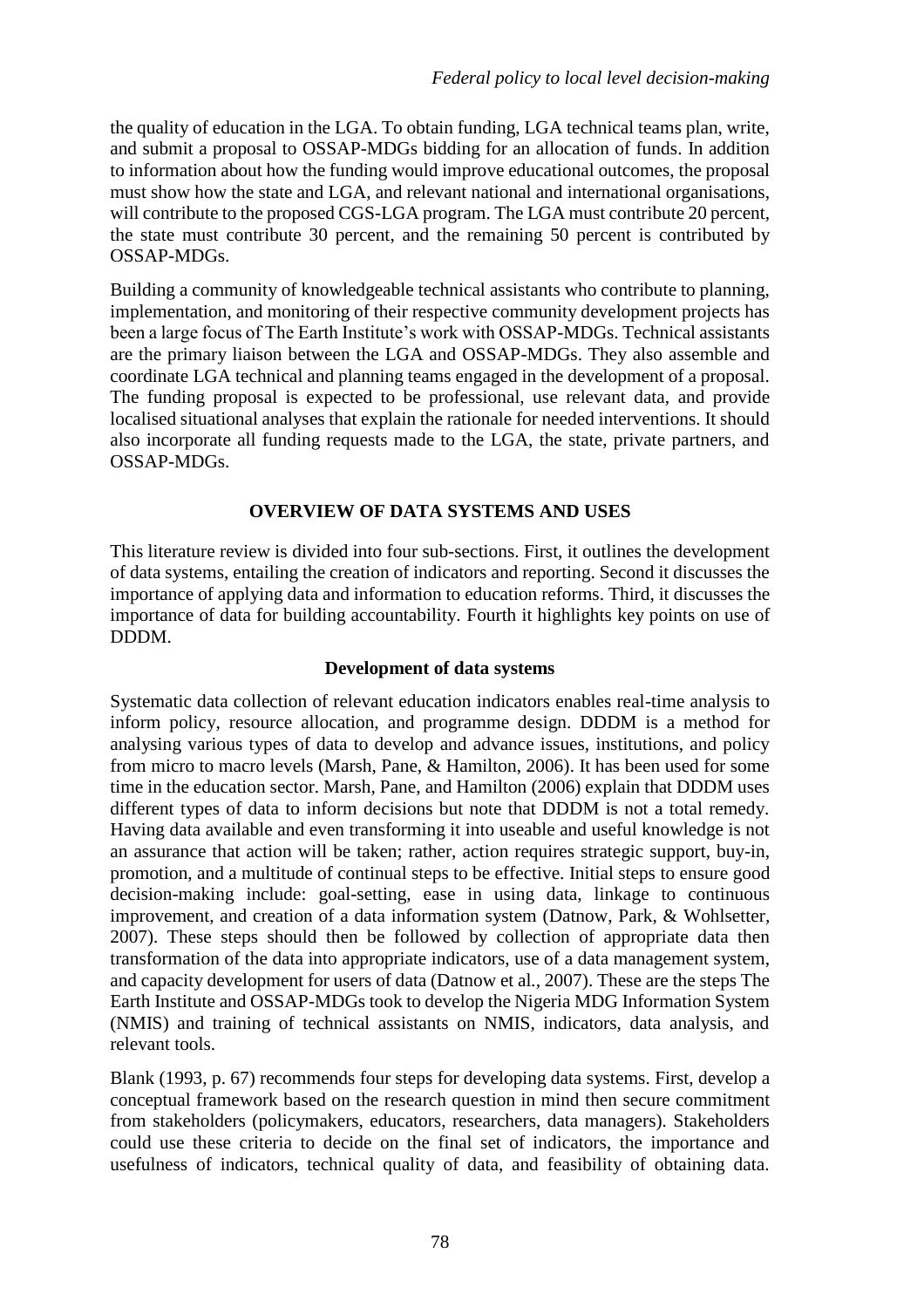Second, select a limited number of indicators to minimise complexity in reporting. These indicators then form the "cooperative data system" (p. 71) needing to be developed and linked to data collection processes. Blank recommends working with the ultimate users and providers of this data system to establish standards for producing comparable data. The third step is to match comparative data with reported indicators. The final step is to collect data and report on indicators. Blank points out that the most critical point is to ensure common agreed standards are set for aggregating and reporting data collected by multiple stakeholders.

An example of a large electronic data set is India's flagship programme, District Information System for Education (DISE), <sup>1</sup> SSA (Sarva Shiksha Abhiyan), which computerizes school facility data. DISE is jointly managed by National University of Educational Planning and Administration (NUEPA), Department of School Education and Literacy, Ministry of Human Resource Development (HRD), Government of India, and UNICEF. Data from the annual census of more than 1.4 million primary schools and 205,000 secondary and higher secondary schools is recorded, processed and displayed each year in the form of publically available school report cards. With this data, an updated school directory is maintained and multiple reports are generated on the status of key indicators. Individual data, including: school-going population, number and type of schools; school infrastructure; medium of instruction; grants received and utilisation status; and training of teachers, is compiled at district, state, and national levels.<sup>2</sup> This forms the bulk of data collected at the school level. However, the use of this data at district or state level for planning purposes is not systematically documented. There seems to be lack of coordination between different government agencies, hampering use of this data in a holistic way.

# **Importance of information in education reform**

The provision of information or data availability at all levels of the education system (schools, districts, regional, and national) is critical to cultivating policy and implementation-related changes. Lehtomäki*,* Janhonen-Abruquah, Tuomi, Ikkolin, Posti-Ahokas, and Paojoki (2013) note that a qualitative approach embracing local participation for gathering data and information when conducting international education research is fundamental, because voices from the field are essential sources. Willms (2004) states that many school boards, teachers, and administrators rely on working knowledge to make decisions. This includes some facts, principles, and perceptions guided by personal attitudes and beliefs. However, these decision-makers are aware that this working knowledge has limitations and Willms (2004) suggests that monitoring data can be used by such decision-makers in multiple ways. For instance, data can be used to identify specific problems, providing a basis for discussions towards a solution. An example of this is that data can suggest weaknesses in a pupil's mastery over specific curricular topics and, therefore, guide instructional practices in the school. Monitoring data can be used to assess effectiveness of interventions implemented at various levels––state, district, and school––while also giving rise to new ideas for influencing policy and practice. Willms (2004) also suggests that monitoring data can help administrators and teachers to reduce inequities. For example, teachers could collect frequent test data to inform and improve teaching practices.

<sup>1</sup> For more details on DISE, visit:<http://www.dise.in/>

<sup>2</sup> For more details on report cards, visit<http://schoolreportcards.in/SRC-New/Default.aspx>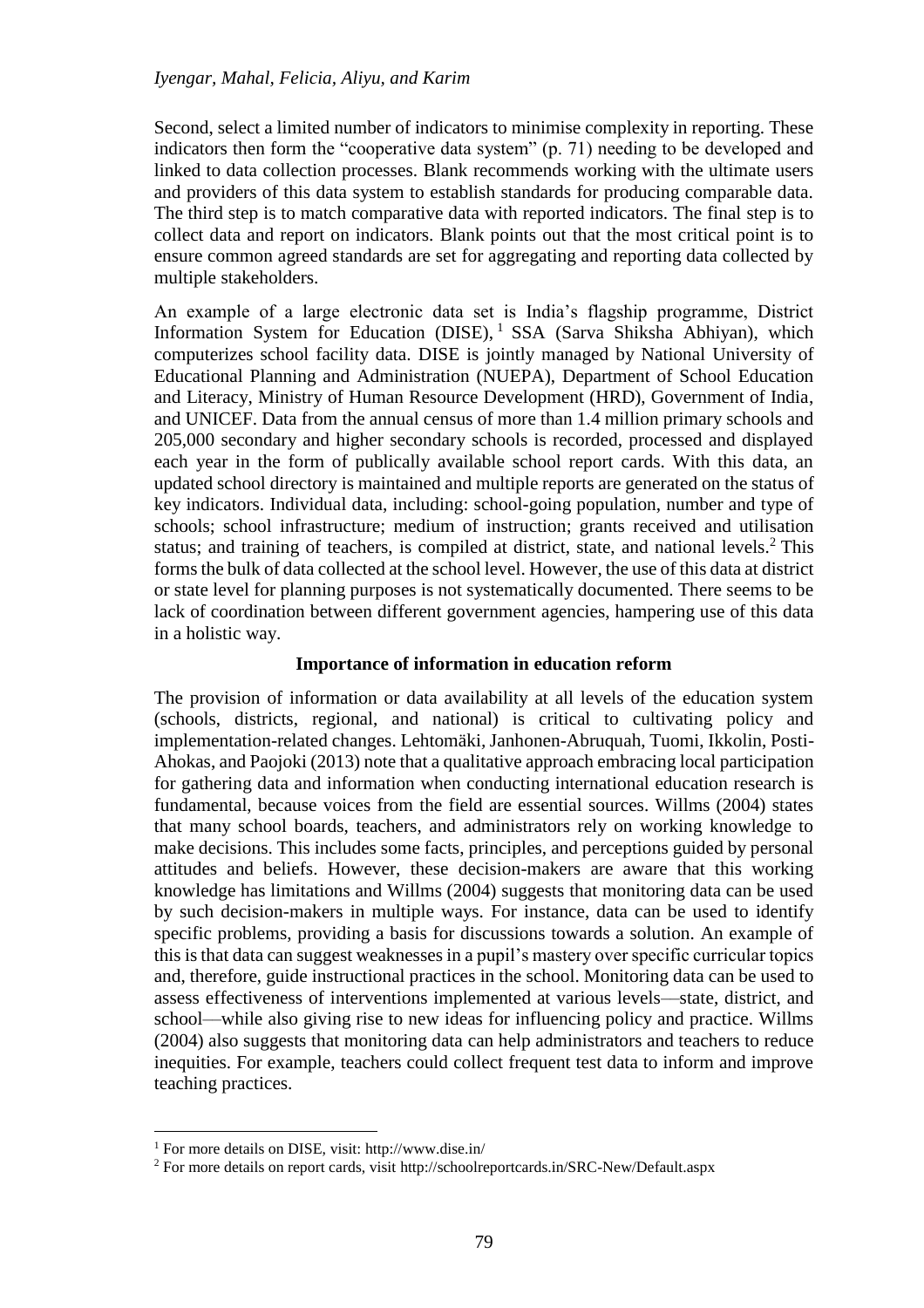The Study Group on Measuring Learning Outcomes (2013) suggest that, since there is no universal understanding of "learning", people interpret its meaning in different ways. Figure 1 shows that, in the absence of knowing what "learning" should mean, parents have a skewed perception of how well the government is addressing educational needs; parents' perceptions show little alignment with the reality of poor performance of students in grade 4 who passed grade 2 literacy and numeracy tests. The Group make the point that assessment information should target perceptions of parents and politicians in order to develop improvements in learning outcomes.

It is often the case that parents show an interest in their children's education but lack the knowledge of how to participate in schools. Schneider, Teske, and Marschall (2000) point out that there is often inequitable distribution of information about the local school that varies by socio-economic status of the parents, with low-income families having very little information. In addition, even if parents want to help the school by using their collective power through Parent Teacher Associations, there are usually no clear guidelines as to how parents should proceed. Schneider et al*.* (2000) term such parents as "marginal consumer" (p. 52).



Percentage of children in standard 4 who passed standard 2 literacy and numeracy tests in 2010 (Uwezo)

■Percentage of adults suggesting the government is addressing educational needs<br>"fairly well" or "very well" 2008 (Afrobarometer)

Source: Uwezo, "Are Our Children Learning? Numeracy and Literacy Across East Africa," mimeograph, Dar Es Salaam (Uwezo, 2011) and Afrobarometer surveys available at www. afrobarometer.org.

#### **Figure 1. Satisfaction Results in Education (In East Africa)** Source: Pritchett and Banerji (2013, p. 13).

An Indian based non-governmental organisation (NGO) conducted a field experiment to test the hypothesis that more publicly available information about schooling for parents leads to improved educational outcomes. Pratham supported different types of advocacy campaigns in 190 of 280 villages in 2005 (Banerjee, Banerji, Duflo, Glennerster, & Khemani, 2007). The main objective was to communicate to village citizens the status of learning among their children and the potential roles that Village Education Committees and local governments could play to improve learning. The NGO held meetings in the villages with multiple stakeholders to report and discuss the literacy rates of 6 to 14 year olds in the community, and to urge stakeholders to ask questions about the invariably low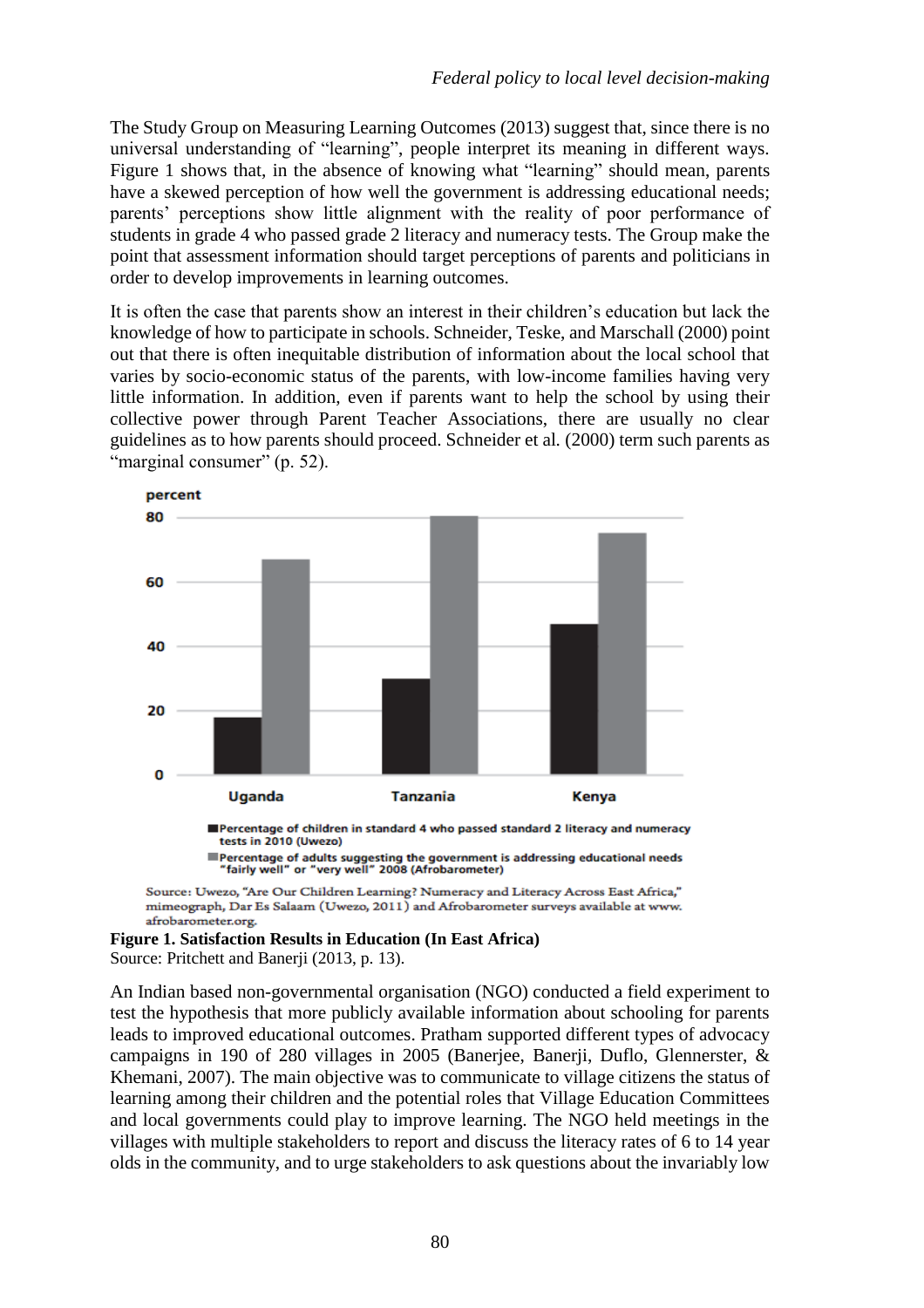literacy rates. The question was: if you provide people with information that children in the community are not learning in school, does that information trigger the community to find local solutions to the learning problem. The study showed that sharing information about low learning levels by itself showed no effect on improving these learning levels. However, when the same information was combined with an education intervention where community volunteers were organized to run literacy classes with the Pratham methodology, there was an increase in the learning levels of the 6-14 year olds in the communities. This package (information and community based classes) showed improvement in the literacy among 6 to 14 year olds in the community as compared to only information provision (Banerjee et al., 2007).

In a similar vein, Panday, Goyal, & Sundaraman, (2011) test the premise that information campaigns targeted towards school committees will lead to improved awareness and participation in the school committee's oversight function and, consequently, improve teacher efforts and student outcomes. The campaign was conducted in three Indian states: Karnataka, Madhya Pradesh (MP), and Uttar Pradesh (UP). Communities were randomly assigned to receive information on their oversight roles in local public schools. Baseline and follow-up surveys were administered to communities to measure outcomes. Focus group discussions were held with community members in UP and MP. <sup>3</sup> State specific information was disseminated in 11 to 14 public meetings in each treatment village over two-and-a-half years. Results from UP and MP showed that improved information to community members led to improved learning outcomes along with reduced teacher absenteeism and improved teacher efforts. School communities in the two states also became more active as shown by increases in the membership of the committees, number of committee meetings and school visits. Findings from Karnataka showed a more indirect effect of the intervention. Teachers with reduced efforts at baseline were more likely to be transferred out of schools in treatment villages. There was no impact on committee member participation in spite of an increase in knowledge. The authors stated that school committees in the state do not have any direct control over teacher efforts, unlike in the other two states. In terms of the learning outcomes, mathematics scores, however, tended to improve in all three states. The authors note that classroom-teaching practices that were not measured in the survey were likely to have been influenced by the survey. Focus group discussions in UP and MP illustrated that information campaigns led to significant improvements in the functioning of school committees and in teacher effort. More members reported awareness about school accounts and became aware of the roles and responsibilities of the committees.

# **Information to boost financial accountability in the education system**

Has information provision improved school financing? One key study conducted by Reinikka and Svensson (2002), using Public Expenditure Tracking Survey (PETS) in Uganda, found that, on average, only 13 percent of the annual per-student (non-wage) grant from the central government reached the school between 1991 and 1995. Eightyseven percent either disappeared for private gain or was used by district officials for purposes unrelated to education. The authors further contend that, in 1995, for every dollar spent by central government to support primary schools non-wage expenditures,

<sup>&</sup>lt;sup>3</sup> The study cited that the focus group was not conducted in Karnataka due to reasons of limited resources.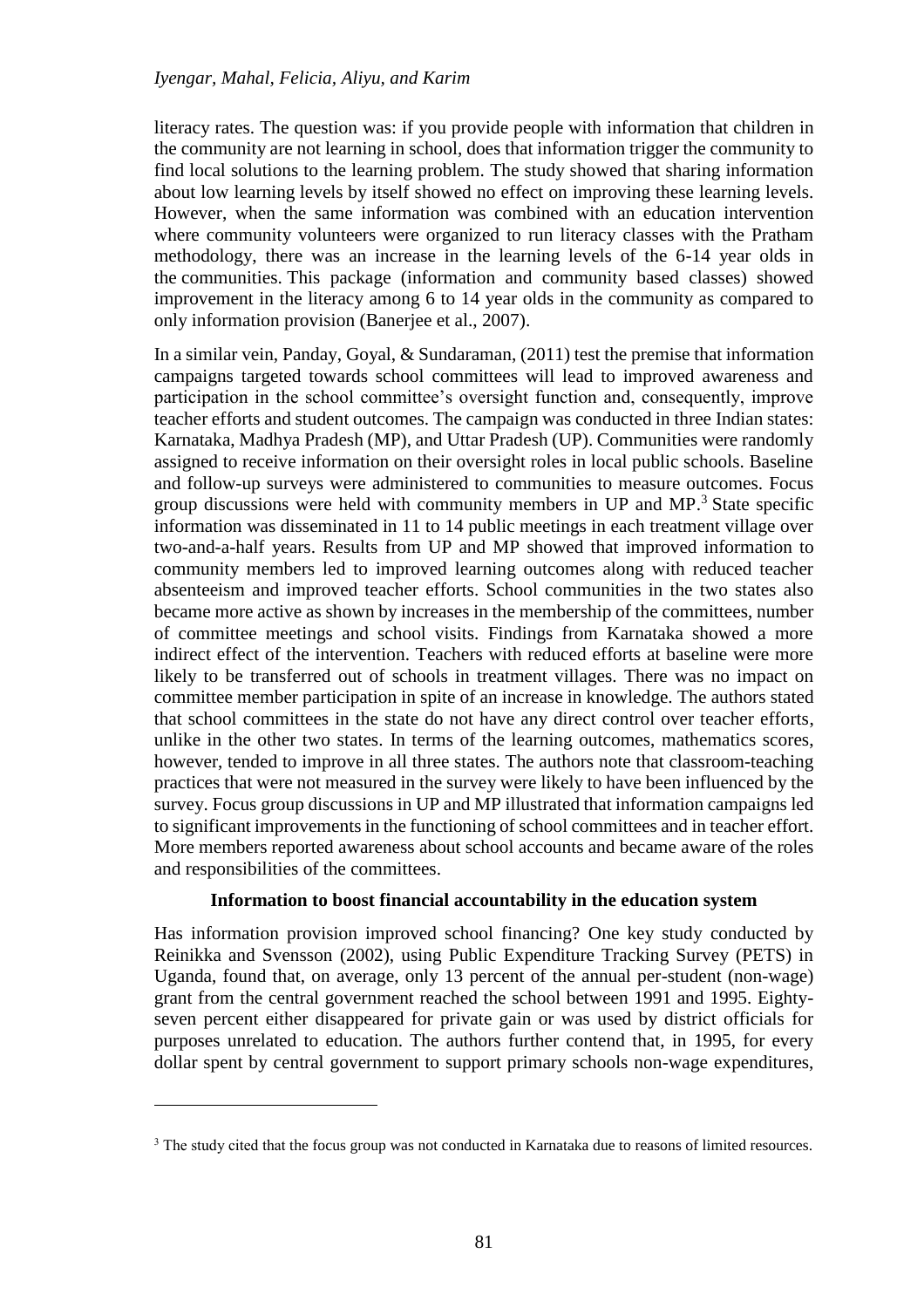the schools, on average, only received 22 cents. Four years later, in 1999, the Ugandan Ministry of Education and Sports review found that the median school now received 90 percent of the capitation entitlement (Hubbard, 2007). Reinikka (2001) explained that in 1996 the Ugandan government actively implemented changes to increase public awareness and accountability by obliging all district headquarters and primary schools to post notices on public boards noting their monthly funds transfers. This was implemented since the information campaign and newspaper media coverage were a big part of the school grant (Hubbard, 2007). The 2002 PETS confirmed that more (80%) schools received the capitation grant. The survey also revealed that schools with access to newspapers now received an 8.68 percent greater share of their entitlement than schools that did not have access to newspapers (Hubbard, 2007). This case indicates that more public data and information about the grants schools received increased public awareness of "leakages" in the system and also significantly reduced "leakage".

India has legislated the public's right to knowledge about how funds are acquitted in the *Right to Information Act*. The *Act* empowers any Indian citizen to file an application with authorities to know where and how public funds are spent. Following the successful rollout of PETS in Uganda, the Tanzanian government adopted the PETS model and undertook two surveys in 1999, 2001, and a school pilot study in 2003 (Sundet, 2004). In Tanzania, PETS had a measure of success resulting in important data and key findings such as the need to advertise monetary transfers to the public, as financial accountability did not trickle down to district levels (Sundet, 2004). However, the robust discussion that materialised in Uganda with PETS was rather subdued in Tanzania; the anticipated largescale public discussion and action on data, financial allocations, accountability, and transparency did not materialise (Sundet, 2004). Sundet (2004) emphasises that "information, education, and communication" (p. 4) must all work together for a successful PETS. Beyond PETS, Sundet (2004) notes the importance of civil society studies, training, monitoring, and initiatives that occurred in Tanzania. He emphasises that links between civil society organisations and government is the best approach. Organisations such as Twaweza<sup>4</sup> in Tanzania are actively advocating for open data systems.

Linking education outcomes to school financing represents a recent paradigm shift in education. The argument is that student outcomes should be closely associated with school finance. An important point to note, however, is that funding alone cannot make a difference; efficient allocation of funding matters (Pritchett & Filmer, 1999). It has taken many years to realise that school input-driven solutions do not, alone, improve student learning (Aiyar, 2013). Looking at outcomes and backtracking to see if school funding was a problem is a process adopted by multiple NGOs. For instance, Janaagraha, an NGO based in Bangalore, initiated the Public Record of Operations and Finance (PROOF) in July 2002 in partnership with three other<sup>5</sup> citizen-based organisations. This coalition of NGOs conducts site visits to the city schools and collects school performance indicators through questionnaires. Coordinators from the NGOs Janaagraha and Akshara compile this information into school report cards and share results with senior Education Department officials and school administrators. Programme coordinators then perform follow-up visits to schools to help them understand the scorecard, followed by additional

<sup>4</sup> For more information on Twaweza, visit http://twaweza.org/

<sup>5</sup> The other three organisations are 1. Public Affairs Centre (http://www.pacindia.org). 2. Voices (http://www.voicesofindia.org) 3. Centre for Budget, and Policy Studies (http://cbps.in).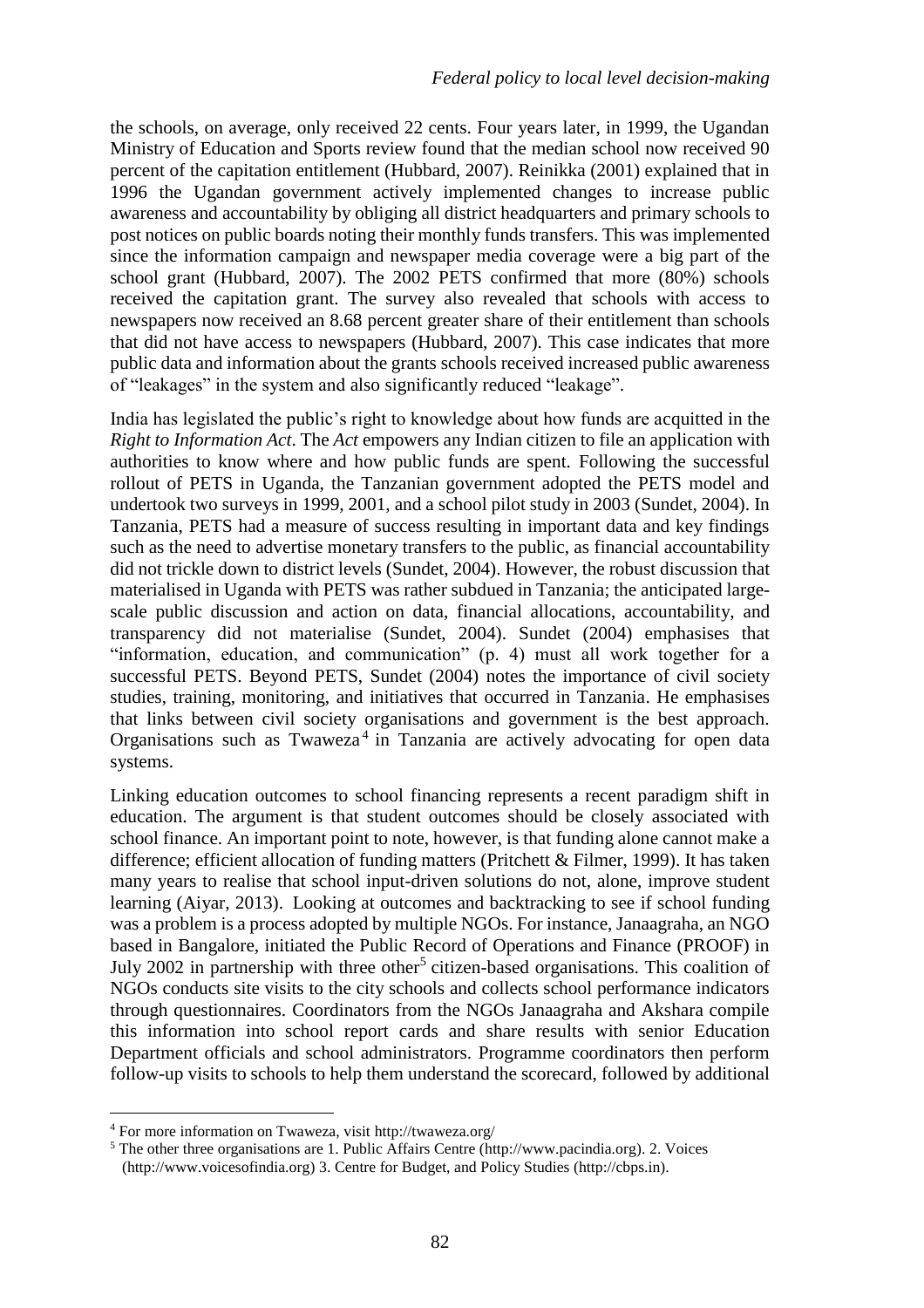school visits by senior Education Department officials. School visits sometimes result in immediate approval of school water facility and repair-work orders, depending on scorecard details. The programme coordinators help the schools update their budgets, then review budgets for the next financial year.

The idea underscoring this activity is matching the quality of education and teaching/learning materials supplied to the school with respective budgeted amounts. Thus, performance measurement is linked to the budget cycle, which demands more accountability. The process aims to understand the school system and its weaknesses, while using the idea of community ownership of the school to undertake reforms. This example highlights processes that help build community-based accountability measures around school functions. Through such efforts, municipal bodies (like schools) are asked to share details of their funding and are thus held accountable to ensure that they function in accordance with the funding received. Therefore, if children are not learning in school, it is not attributable to schools not receiving the funds on time, but because of other factors.

# **Data-driven decision-making**

Picciano (2009) emphasizes "hardware, software, and people" (p. 123) as the essential base of DDDM and the development of information systems. Accessible information shared amongst stakeholders and their networks, combined with curated professional development can lead to, what Picciano (2009) terms, "collective behavior" (p. 127) yielding more productivity in analyzing data and making decisions. Use of software, integrated within a user-friendly platform for data presentation, analysis, and reporting, provides a combined relevant and holistic information system for DDDM when coupled with strong leadership. Although Picciano (2009) focuses on DDDM based on a school district information system, the DDDM is similar to Nigeria's CGS-LGA. The accessible integrated NMIS platform, continual training, emphasis on data analysis, importance of technical assistant leadership, and community input of CGS-LGA align with Picciano's (2009, p. 123) "hardware, software, and people".

Bettesworth, Alonzo, & Duesbery (2009) highlight the absolute need for educators to receive professional development on data analysis and use of data to improve DDDM. Professional development workshops should be collaborative and structured and combined with continual support beyond initial workshops (Bettesworth et al., 2009).

Data is abundantly available but the ability to undertake quality data analysis yielding reliable results and informed decision-making needs to be nurtured (Castellani & Carran, 2009). An accessible and integrated technological data platform is essential to DDDM. When combined with group teams, trainings, and leadership, it creates a climate of accountability and change (Castellani & Carran, 2009). An essential element to DDDM is knowledge management, which should entail "people, processes, and technology" (Castellani & Carran, 2009, p. 313). Sharing of information, teamwork, developing learning groups, and developing processes for data access, use, and analysis, as well as determining the array of technological components are steps both within the knowledge management cycle and CGS-LGA. Technology can vastly improve the DDDM process but not alone. Rather, it needs to be accompanied by leadership, professional development, accountability, and processes (Castellani & Carran, 2009).

Dunlap & Weber (2009) also emphasize that, in order to make better decisions, there is a need for leadership, training, monitoring, and the ability to reliably analyze and apply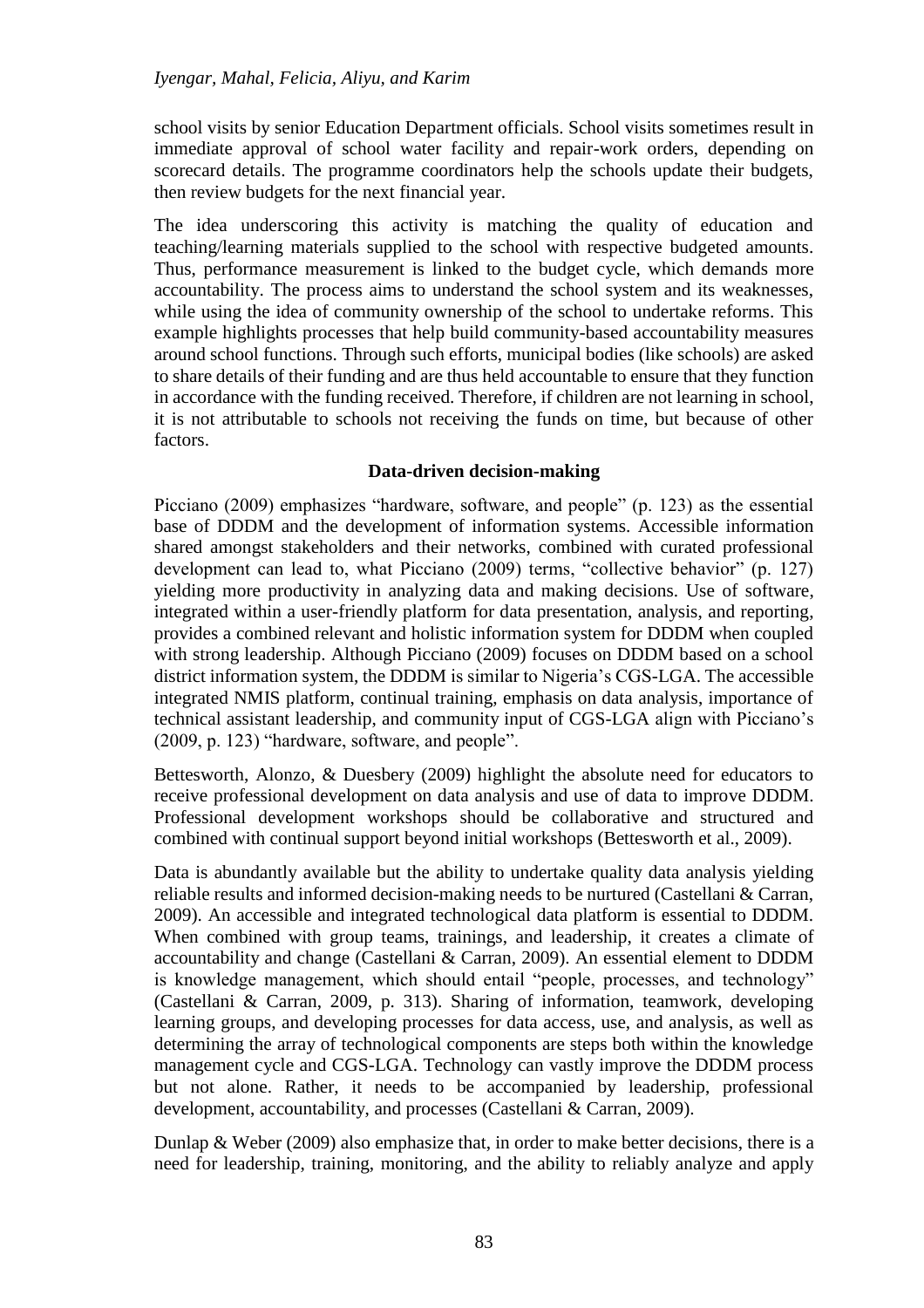data. Dunlap & Weber (2009, p. 452) find that to improve data use, it was necessary to ensure information on data definitions, have reliable data sources, and enable direct individual access to information. These three components were embedded into the NMIS platform accompanied by the provision of information during training sessions. Supovitz and Klein (2003) highlight the need for school commitments of "time, training, technology, and discipline" (p. 37) for informed data use. These four components are core elements of CGS-LGA.

The culture of use of data had to be developed amongst technical assistants, because it was a new endeavour. Recognition of the need and ability to navigate NMIS and analyze data responsibly using provided tools was a "cultural shift". Dunlap & Weber (2009, p. 452) highlight that such a "shift" is essential to enable commitment to DDDM. "Data literacy" (Hubbard, Datnow, & Pruyn, 2013, p. 54) is not a skill amongst all education professionals involved in using data, but developing it through teamwork and the sharing of information can lead to an improved skill set accompanied by leadership for an essential "shift" (p. 60) to occur.

Findings from Levin and Datnow's (2012, p. 185-86) study at a school in the United States point to four actions that guided DDDM: "curated goals according to needs, structures to guide DDDM, development of human and social capital, and a culture of data use and teamwork". These four points align with CGS-LGA's local level focus on data and technological tools, professional development, leadership, and building a culture of data use and teamwork amongst technical assistants. Additionally, Levin & Datnow (2012) found it was necessary to complement data with a comprehensive view of the situation. Coupling data and data analysis with local needs assessments is required for CGS-LGA proposal development in order to ensure a fuller perspective and presentation of local needs and gaps.

The use of data dashboards was found to be appealing and helpful for school staff to access data, making DDDM more user-friendly (US Department of Education, 2010). NMIS was designed to be user-friendly and features various visual displays, including maps and photographs, all accompanied by various planning tools. In Nigeria, use of a single technological platform (NMIS), professional development, tools, collective teamwork, building a culture of use of data, and combined leadership, led to a shift towards advanced skill sets in data analysis, improved DDDM, and continuous improvement of processes for determining appropriate local education interventions for education stakeholders and local governments. Linking data to points of improvement was obligatory because a premise of CGS-LGA was data-driven planning and decisionmaking.

However, simply developing a data system does not guarantee its use. Extra steps are required to digest data and apply it to make a difference in education practices and reforms. Studies show that information tends to lead to increased accountability, but more research is required on type of information, format and audience involved to make this happen. Development of a data system needs to be accompanied by trainings, which helps to ensure the education indicators and technological interface are understood. Data buyin on the part of the OSSAP-MDGs staff plays a large part in the use of data for grant applications, providing a concrete platform and facilitating the process of data vetting and validation at the local level. Since applications are written at the local level, at the source of the data, the validation of the data is easier. Also, since the stakeholders (government agencies) at the local level are the ones that know what the sector needs, they can identify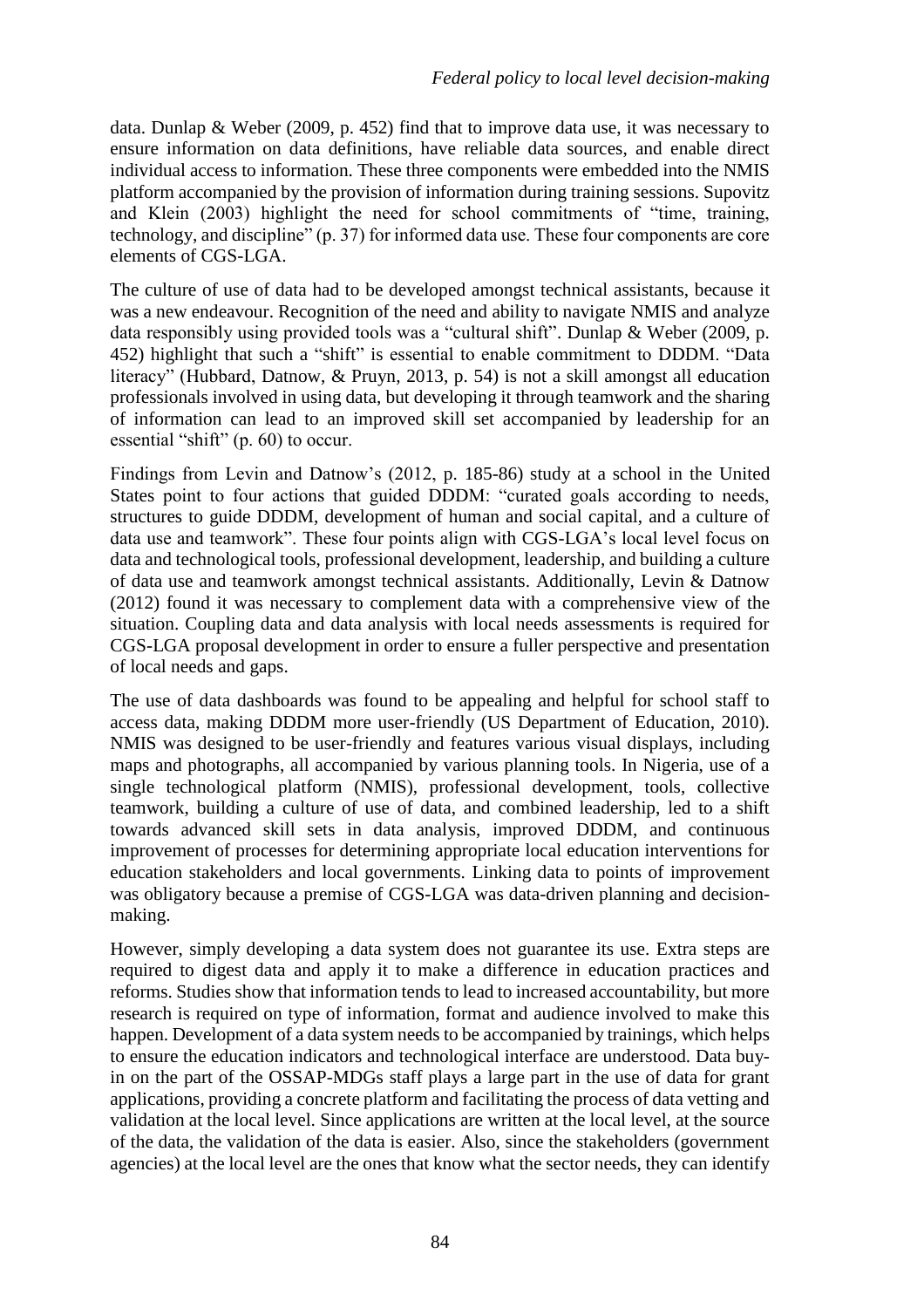funding gaps and use the data to validate grant requests. Therefore, creating platforms where the impact of the information is visible is central to ensuring that stakeholders use the data collected. The following sections provide background to the CGS-LGA project and present some weaknesses in the program that need further improvement.

# **METHODS**

# **Tools, data collection, and indicators**

As part of the process for developing CGS-LGA, it was determined an essential component would be to have a set of local-level data available to assess issues critical to primary and junior secondary education in LGAs. Initial steps included collaborative meetings between OSSAP-MDGs, sector specialists, and Earth Institute teams who, in concert, developed a baseline facility inventory. The inventory was also influenced by suggestions from local level education agencies. The baseline was formatted in a spreadsheet with syntax language compatible with two open-source tools used in the process, Formhub<sup>6</sup> and Open Data Kit Collect.<sup>7</sup> Through these tools, the baseline was uploaded to Android phones. Trained enumerators used the Androids to conduct both a pilot and the full baseline in the LGAs.

This mobile-based data collection method allowed for efficiency and development of technological skills amongst the technical assistants and enumerators. After collected data was uploaded to Formhub, data was cleaned then transformed for display onto NMIS. Additionally, data from two Nigerian institutions, the National Population Commission and the National Bureau of Statistics, was integrated into NMIS. In the version of NMIS at that time, there were ten education categories, including access, infrastructure, and participation, which had corresponding indicators. Complementing the data were various visual displays including maps and photographs. Materials to analyse data and support programme planning were developed by the education and health sector teams at The Earth Institute as tools to be applied in real-time by technical assistants. The data and tools are a complementary group of materials delineating relevant indicators and strategies and, when combined with a local assessment, guided selection of the most appropriate local education interventions.

# **Proposal development**

An indicator definition list was created to support technical assistants in their understanding and application of the indicators. All indicators were grouped under the following categories: school enrolment; school continuation and completion; gender parity and equality; and literacy. Alongside, to aid planning and budgeting for tangible gaps, the following categories were included: infrastructure, furniture, teachers, and teaching materials and textbooks. A list of applicable indicators, ranges and targets coupled with Nigerian policy recommendations and strategies to improve the respective indicators were presented as education policy packages to serve as technical guidance.

The development of practical tools and trainings were key priorities set forth by The Earth Institute. Several training sessions were held in Abuja, Nigeria from 2011 through 2013, to present and transfer information to respective audiences, which, over the course of

<sup>6</sup> http://formhub.org/

<sup>7</sup> https://opendatakit.org/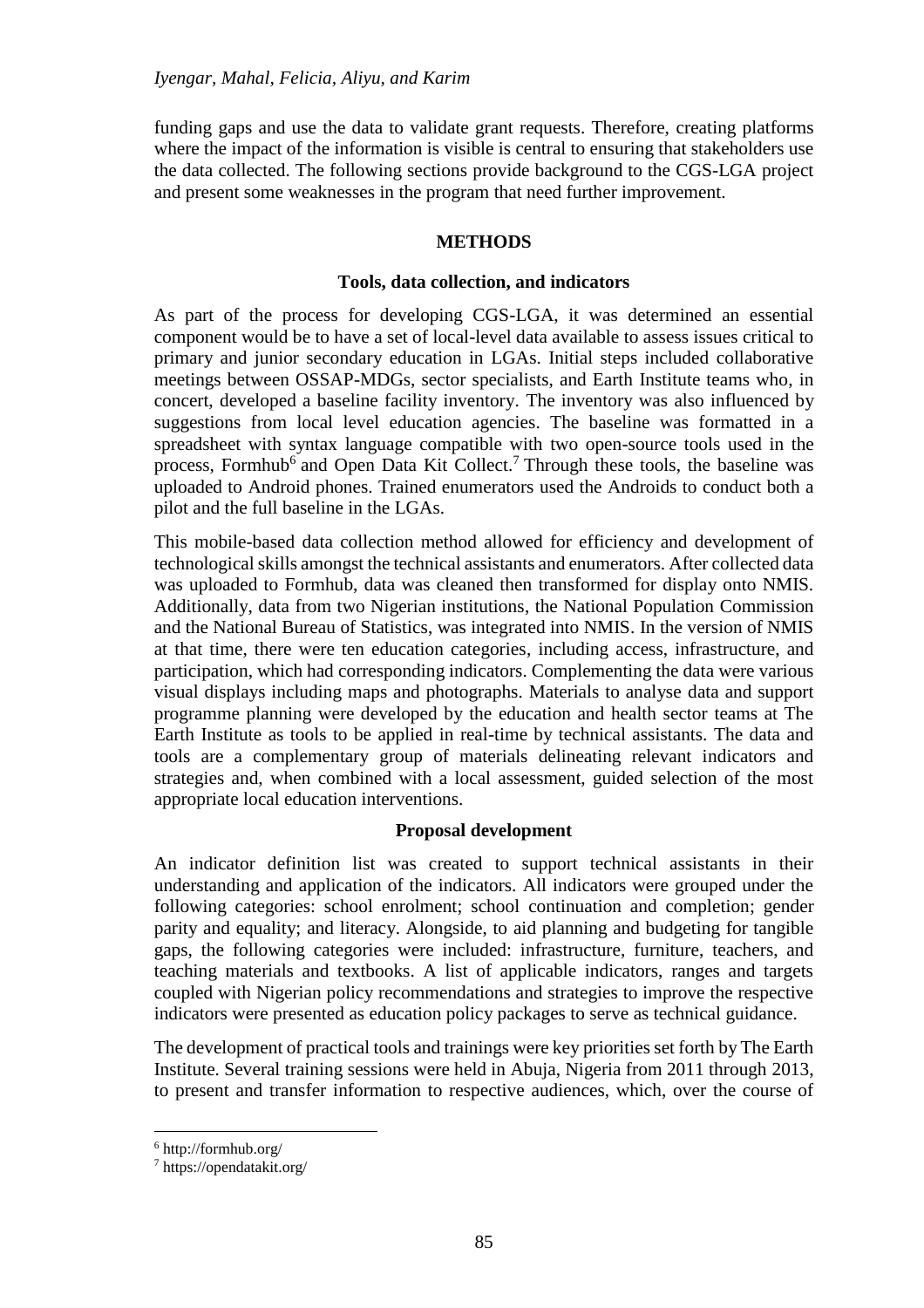training sessions included OSSAP-MDGs staff, zonal technical officers, technical assistants, field enumerators, sector experts, and LGA chairmen. With emphasis on datadriven methods informing primary and junior secondary education needs of the LGAs, the technical assistants became well positioned to continue building their skills in using mobile data devices, assessing needs, surveying, and identifying gaps. LGA proposal teams conducted needs assessments through community surveys, convened community stakeholder meetings, collected data from NMIS, and assembled data from their education sector gap worksheets, which highlighted service delivery gaps. With the resulting information and data from these sources, exercises, tools, and analysis, the LGA proposal team had a strong foundation to make informed decisions and begin development of their proposal.

# **Proposal review**

From March to April 2013, representatives from OSSAP-MDGs and The Earth Institute comprised a committee who worked collaboratively through an organised, extended, and multifaceted process to technically vet 148 proposals for potential funding. Through wellsupported information management systems, an online database was created by OSSAP-MDGs to retain and track all LGA requests via sector, intervention, location, quantity, and total amount requested. Scoring sheets were used by committee review members to score each intervention based on criteria. For instance, the education score was based on data, justification of prioritised interventions, and consistency with sector packages. The education technical review of the proposals was linked concurrently with review of LGA education gap sheets and indicators in NMIS, which functioned as references to contextualise the rationality of requested interventions.

Assessment of proposals was not only based on numerical scoring because comments and recommendations were also included. Each proposal received overall comments, implementation suggestions, intervention-specific comments, and a recommendation ranking for each requested intervention. After the proposal review was completed, a LGA summary report highlighting interventions, approval status, final comments, summary of the iterative review, strong and weak sections, and implementation recommendations were presented for final approval to senior team leaders from OSSAP-MDGs and The Earth Institute, who then made final determination on awarding CGS funding. The CGS-LGA proposal is a significant part of the robust CGS platform as it forms the pathway from contextualised needs to planning and implementation with simultaneous monitoring.

# **FINDINGS AND DISCUSSION**

# **Use of data in proposals for 148 LGAs, March 2013**

In the proposals for 148 LGAs reviewed in March 2013, many included data from NMIS and community needs assessments. Gaps were highlighted in tables and narrative, with some proposals providing description on how gaps could be addressed and be improved, and which partners could potentially provide funding support, such as Universal Basic Education Commission, State Universal Basic Education Board (SUBEB), <sup>8</sup> and the Federal Teachers Scheme. Visuals, such as pie charts, photographs, and bar charts, were often added to the situation analysis section. Linking indicators together, such as net

 $\overline{a}$ <sup>8</sup> SUBEB is the state government agency responsible for all government primary schools in the state.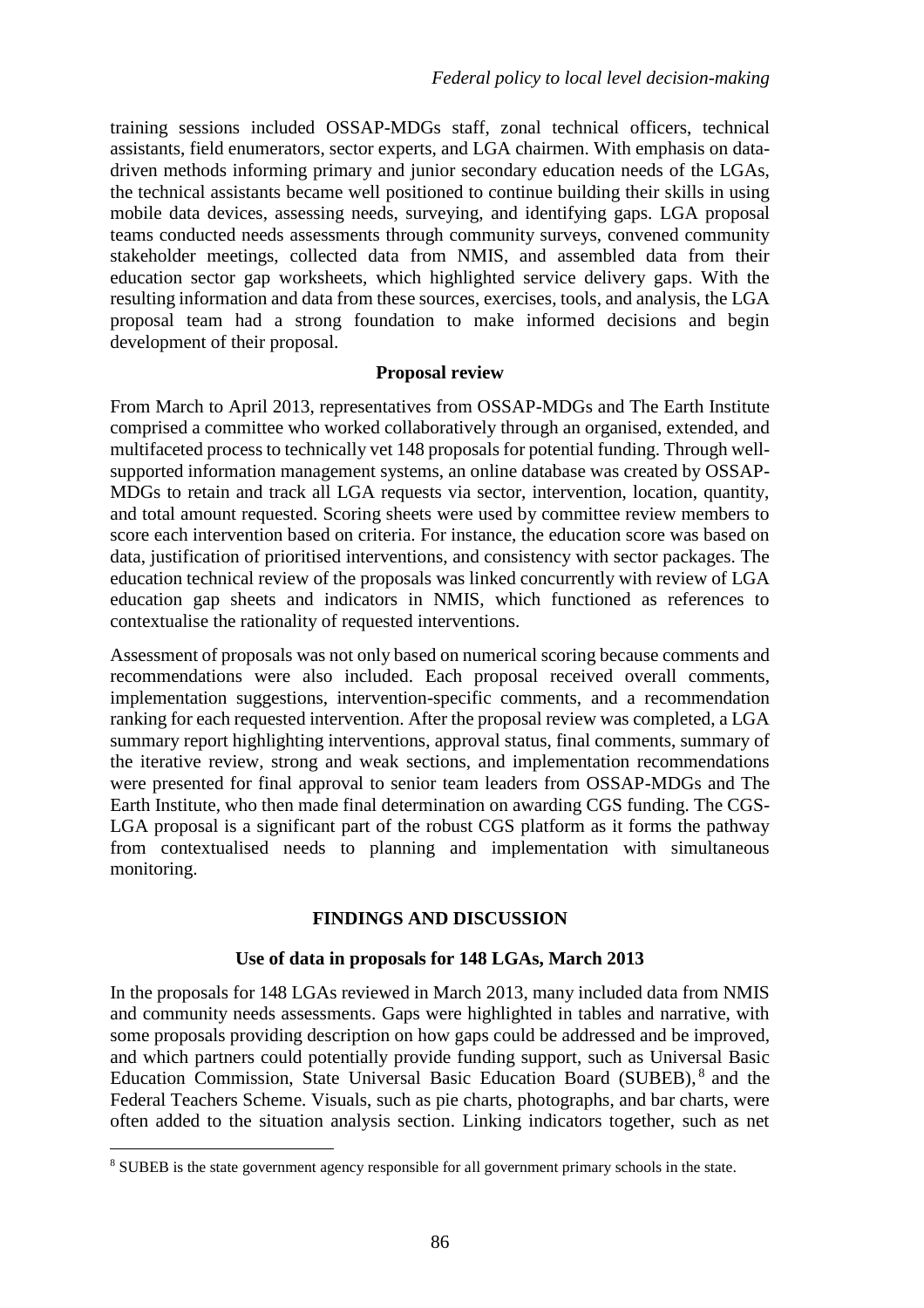enrolment rates and gross enrolment rate with schools located 1km or 3km farther from catchment area, was presented in proposals. The LGA teams analyzed the available data in NMIS and the collected data from community assessments vis-à-vis the situation analysis and determined interventions for CGS-LGA funding. If proposals requested classroom repairs, included would be the indicator on repairs to verify the need and often pictures of classrooms in need of repairs in the schools in question. Each need had to be verified using indicators or external data sources. The identified needs and interventions were linked to school enrolment, completion, and continuation issues. Aside from the infrastructure, furniture, teaching staff and teaching material indicators, the ten most prevalent indicators used were: 1) net enrolment rate, 2) gender parity index, 3) farther than 1 km from the catchment area, 4) transition rate, 5) literacy rate, 6) students' living farther than 3 km, 7) functional library, 8) gross enrolment rate, 9) first aid kit, and 10) multi-grade classrooms. In the 148 LGA group of proposals, education interventions were requested and approved for implementation in the LGAs, with a portion as presented in Table 1 (below).

**Table 1: Sample requested and approved interventions, 148 LGAs proposal group, March 2013<sup>a</sup>**

| <b>Infrastructure</b>               | <b>School furniture</b>     | <b>Teaching</b><br>materials | <b>Textbooks</b>                     | <b>Other</b>                        |
|-------------------------------------|-----------------------------|------------------------------|--------------------------------------|-------------------------------------|
| Construction of<br>classroom blocks | Bench for pupils            | School<br>stationery         | School<br>textbooks                  | Campaigns                           |
| Renovation of<br>classroom blocks   | Dual desks for<br>pupils    | School exercise<br>books     | Training                             | Training/capacity<br>building       |
| Hand pump<br>boreholes              | Desk/chairs for<br>teachers |                              | School<br>instructional<br>materials | Motorbikes for<br>school inspectors |
| Rainwater<br>storage at schools     | School<br>chalkboard        |                              |                                      | First aid kits                      |
| VIP toilets in<br>schools           |                             |                              |                                      |                                     |

<sup>a</sup> Source: The Office of the Senior Special Assistant to the President of Nigeria on MDGs. (2013) CGS LGA Programme Proposals, March 2013

CGS-LGA grant proposals were meant to present a complete funding plan at the LGA level. The proposals identified funding gaps and requests for funds that did not overlap with other existing funding sources. Essentially, CGS-LGA grant proposals became a useful tool for local-level planning operationalized by multiple stakeholder groups led by local technical assistants.

# **Gaps in data usage**

Trainings on data use and proposal development were conducted with technical assistants in preparation for creating a strong proposal. While there were presentations on data use and opportunities for practical experience in small groups at trainings, the culture of use of data was new. Therefore, extra effort was taken to introduce multiple exercises in training to provide examples of data integration into proposals. Multiple case studies were used to highlight the importance of data. The writing of proposals was also new for some technical assistants who required additional guidance. Technical assistants could send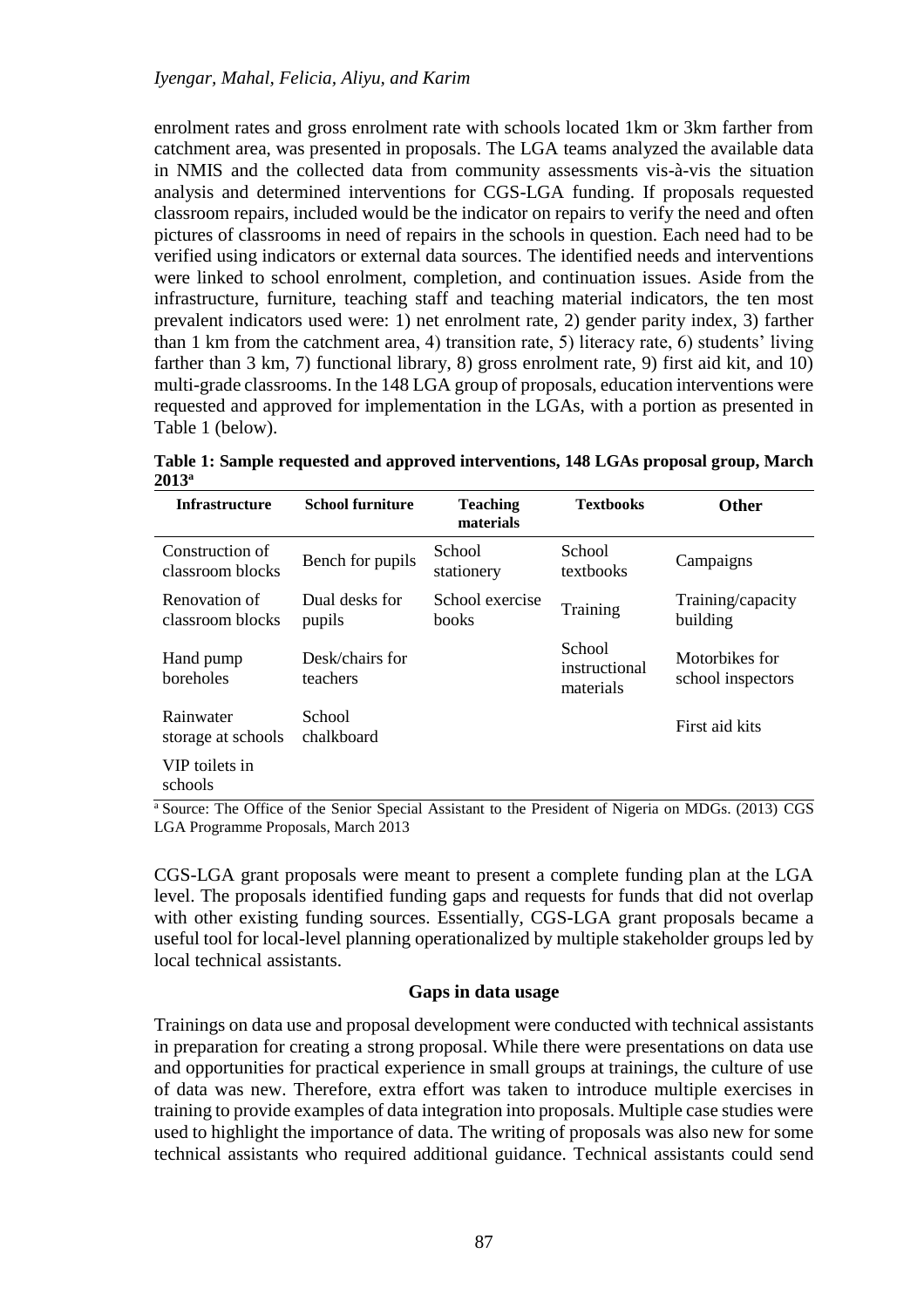their proposals for quick feedback to the education sector team at The Earth Institute before commencement of the actual proposal review round.

In earlier rounds of proposal review for the 113 group in 2011, the indicators and the situational analysis did not seem to be connected or to narrate the same story. In most cases, indicators were included in the proposals; however, they were not linked to what was being asked or explained for the needs of LGAs. For the 148 group in 2013, there was tremendous progress, though linkage of data to contextual situations in the proposal could have been strengthened by describing, in-depth, why, for instance, a transition rate is low by linking it to the reasons why students drop-out or repeat.

NMIS did not include outcome-based indicators such as student learning, due to nonavailability of such data on a country-wide scale. Therefore, most funds were delineated towards the purchase of tangible materials. However, proposals were reviewed based on their holistic approach to education involving tangible (materials focused) and intangible (quality education focused) investments. In most cases, the intangible investments were catered to by other funding sources. OSSAP-MDGs funds were top-ups to existing needs, rather than creating the needs. This approach had its downside where needs such as community campaigns for education were not among the majority of interventions requested for OSSAP-MDGs funding. Though the proposals mentioned the campaigns or community mobilisations as a part of education interventions funded by other sources (from LGA and the state), there could have been more emphasis. Continuous improvement to the culture of use of data by the technical assistants shifts to OSSAP-MDGs as they have taken full responsibility for the CGS-LGA proposal development and review process.

# **CONCLUSION**

The use of a data-driven approach to education planning at the local level is a process that requires commitment from stakeholders. OSSAP-MDG's efforts are unique as they highlighted the dearth of data on schools at the national level and invested in creating a baseline facility inventory. They also conducted multiple training sessions with The Earth Institute to underscore the importance of using data in proposal and for local planning, and to encourage a move away from requests for funding based on anecdotal evidence. The training conducted to make NMIS easy to understand along with its user-friendly manuals were steps in the right direction. The use of Android phones drastically cut down data processing time. Maintaining an online repository of data that could be shared with all technical assistants and project staff facilitated the use of data in proposals. There were clear guidelines that proposals had to include the indicators needed to justify grant requests. Detailed planning at the LGA level was only possible if there was a common database with current indicators that all government levels were able to access at the same time. NMIS provided a platform to start discussion on education indicators. In cases where technical assistants had more updated data, these were used in the proposal and the source cited. With every round of proposals, quality improved. Use of indicators in combination with a situation analysis became well integrated to justify needs.

For The Earth Institute and OSSAP-MDGs, this data-driven planning has been a long process. It took many iterations and learning with each step. Tailoring training materials to needs of technical assistants and training on proposal writing improved over the course of three years. Technical assistants are now a cadre of professionals who can liaise with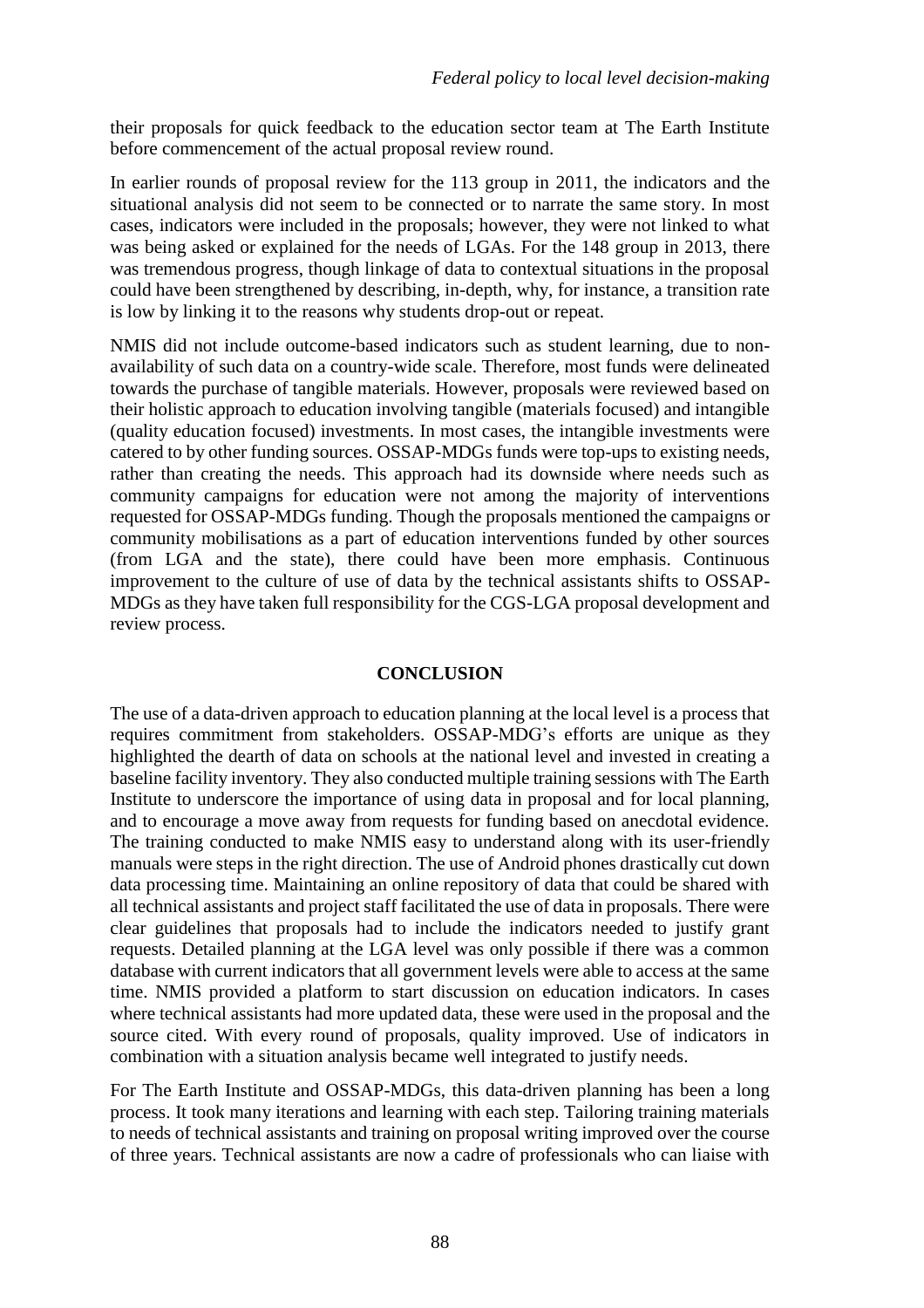multiple stakeholders at the local level to identify existing needs, gaps not funded by other agencies, and work together on a proposal validated by existing data at the local level. Multiple training sessions and customised exercises were used to conduct professional development sessions with technical assistants. Working with multiple stakeholders at the local level to identify funding gaps along with prioritising sector needs also required constant support from OSSAP-MDGs.

There are many processes that need improvement. For instance, the tendency to apply for material inputs for education that leave out interventions that improve quality education (e.g. teacher training) still needs to be addressed. Material procurement was more popular than recruiting teachers or conducting teacher training (also funded by the State and LGA). In a similar vein, community mobilisation was a recommended strategy; however, with no indicator to support, concomitant with difficulties in budgeting for such a campaign, it became difficult to request. Other data-related issues included coverage of the schools; that is, NMIS did not exhaustively cover all government-funded schools in the LGAs due to a number of logistical reasons. Therefore, technical assistants conducted their own community assessments or had to review each school on NMIS to use the data in the proposals. On the technology side, maintaining the data website and updating it has associated costs. Cleaning and data processing also took time and expertise. Debate can continue on the best operational indicators for NMIS to include. A set of indicators that will satisfy users at the local, state and federal levels for different needs will be difficult. NMIS currently is designed to best suit the needs of technical assistants for the CGS-LGA grant application. Though more fine-tuning of indicators and their definitions could help improve the version of NMIS used, it was a positive start to assess the status of basic school-related indicators on a national scale. Regardless of these challenges, NMIS holds a unique role providing the most updated nationwide data that different stakeholders can use to conduct local planning. Additionally, NMIS was updated in 2014 through a "data mop-up" process, a feedback mechanism was integrated into NMIS for user feedback, and updates are forecasted.

In August 2014, OSSAP-MDGs publically released NMIS, http://nmis.mdgs.gov.ng/. Different stakeholders, such as government agencies, community-based organisations, researchers, journalists, civil society members, and universities, can use the data for planning. This open source data has enhanced the potential to make more of an impact on education planning in Nigeria. With sparse and intermittent availability of basic multisectoral data in Nigeria, NMIS was able to fill the data gap. Design of policy approaches and programmes coupled with their implementation, such as OSSAP-MDGs' CGS-LGA are practical vehicles towards improvement of physical and quality components of schools. It serves as an interesting case study of a data-driven planning process that invites different stakeholders to create a common financing platform at the local level.

This Nigerian experience has been showcased as "best practice" in multiple Post-2015 discussion forums. Recently, the United Nations Secretary-General's Independent Expert Advisory Group on a Data Revolution for Sustainable Development showcased the Nigerian facility inventory in reports and events. This mapping of Nigeria's social infrastructure was also showcased by UNESCO's Broadband Commission for Digital Development<sup>9</sup>. The Sustainable Development Solutions Network also cited NMIS as one

<sup>9</sup> Full report available at http://www.broadbandcommission.org/Documents/reports/TF-Post2015 advocacy-2014.pdf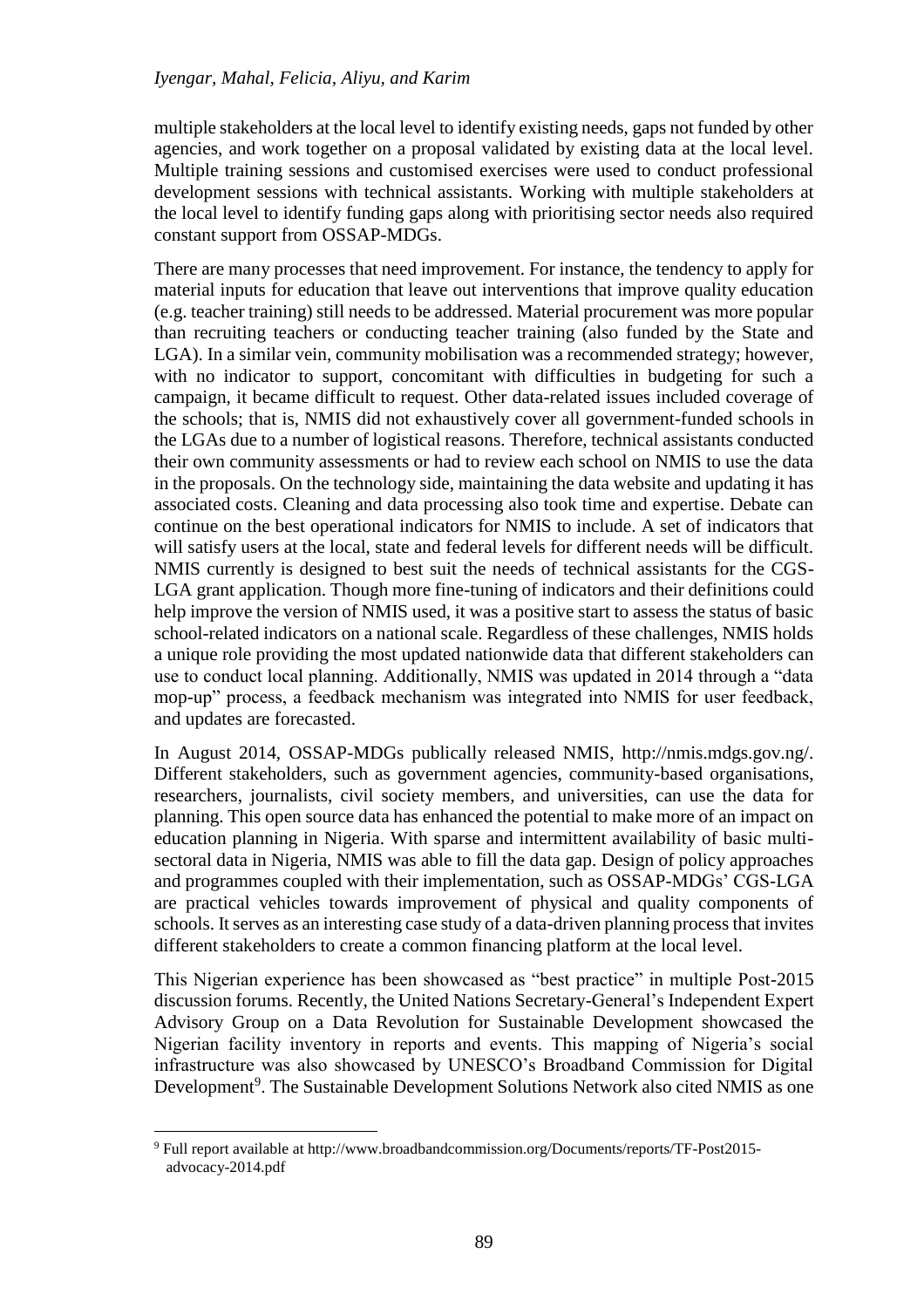of their priority areas in terms of promoting geo-referenced data and integrating complementary facility based metrics into the Sustainable Development Goals (SDGS) framework.<sup>10</sup> As a complement to the more traditional household survey based indicators, there is discussion on collecting regular facility (schools, health clinics, water points) based inventories as a part of the Post-2015 data priorities. Therefore many of the elements of this "real-time" data collection with the purpose of local level planning has potential of being scaled-up to other countries in the Post-2015 SDGs era.

The CGS-LGA policy focus on education planning at the local level via use of data, technology, professional development, tools, analysis, localized assessments, and technical expertise represents components that could be beneficial for DDDM efforts in varied settings. These include: 1) data collection using an Android phone for more efficient and seamless processing; 2) programmatic design focused on localized context and planning attuned to meeting particular needs; 3) imparting a culture of use of data amongst technical professionals through multiple workshops, tools, and supplementary material; 4) applicable supply-side education categories and indicators for comparative use; 5) technological platforms such as NMIS for spatial planning and Education Management Information System features; 6) local planning program design informative for philanthropic investments and international community projects; 7) partnership as fundamental and key aspect of realizing a program; 8) case study on local level datadriven education planning and decision-making; 9) professional development inclusive of presentations, practical exercises, group work, preliminary drafts, new skill sets; and 10) open-source data for varied purposes including access to information and accountability. Therefore, in the Post-2015 phase of the SDGs, NMIS provides a solid platform to measure, track and use indicators to meet social goals through an integrated multi-sectoral approach in order to facilitate reaching multiple targets of the SDGs.

# **ACKNOWLEDGEMENTS**

The authors would like to thank Sara Sievers, Project Manager of the Nigeria Scale-up Initiative at the Earth Institute, Columbia University. Fatima Ahmad, Education Sector lead at the MDGs Office was inspirational to provide grounded advise. Vijay Modi of the Sustainable Engineering Labs was vital to the project for his technology platform. The authors are thankful to the large team both at OSSAP and Earth Institute who helped to operationalize the concept of data-driven education planning.

# **REFERENCES**

- Aiyar, Y. (2013). *Learning outcome and important goal.* Retrieved from: http://www.livemint.com/Opinion/Z5V9o6AJ9iMeHEIWgFP1HI/Leaningoutcome-an-important-goal.html
- Banerjee, A., Banerji, R., Duflo, E., Glennerster, R., & Khemani, S. (2007). *Can informational campaigns raise awareness and local participation in primary education in India?* Retrieved from: http://www.povertyactionlab.org/ evaluation/can-informational-campaigns-raise-awareness-and-localparticipation-primary-education-ind

<sup>10</sup> Full report available at http://unsdsn.org/wp-content/uploads/2014/11/141125-Indicator-working-draft-WEB.pdf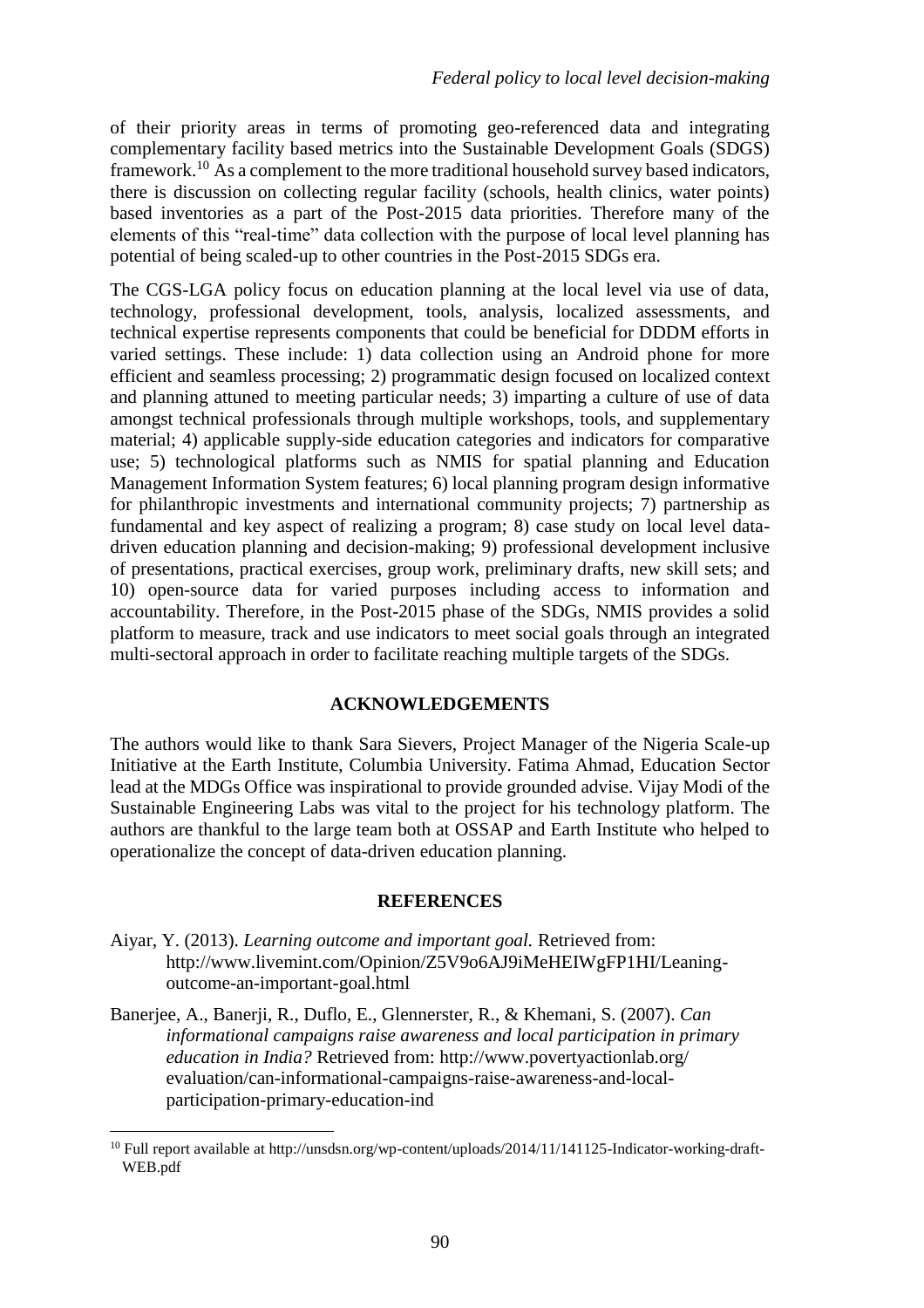- Bettesworth, L. R., Alonzo, J., & Duesbery, L. (2009). Swimming in the depths: Educators' ongoing effective use of data to guide decision making. In T. J. Kowalskiand T. J. Lasley II (Eds.), *Data-based decision making in education* (pp. 286-303). New York: Taylor & Francis.
- Blank, R. K. (1993). Developing a system of education indicators: Selecting, implementing, and reporting indicators. *Educational evaluation and policy Analysis*, *15*(1), 65-80. doi: 10.3102/01623737015001065
- Castellani, J. & Carran, D. (2009). Creative decision-making strategies through technology-based curriculum tools. In T. J. Kowalski and T. J. Lasley II (Eds.), *Data-based decision making in education* (pp. 304-316). New York: Taylor & Francis.
- Datnow, A., Park, V., & Wohlstetter, P. (2007). *Achieving with data. How highperforming school systems use data to improve instruction for elementary students* (abridged version) Rossier School of Education, University of Southern California. Retrieved from: http://www.newschools.org/files/AchievingWithData-ExecSum.pdf
- Dunlap, D. M., & Weber, R. E. (2009). When data are insufficient to make group decisions: A case study in community college administration. In T. J. Kowalski and T. J. Lasley II (Eds.), *Data-based decision making in education* (pp. 441- 454). New York: Taylor & Francis.
- Hubbard, L., Datnow, A., & Pruyn, L. (2013). Multiple initiatives, multiple challenges: The promise and pitfalls of implementing data. Studies in Educational Evaluation, *42*, 54-62. doi: 10.1016/j.stueduc.2013.10.003
- Hubbard, P. (2007). Putting the power of transparency in context: Information's role in reducing corruption in Uganda's education sector. Washington DC: Centre for Global Development. Retrieved from: http://www.cgdev.org/files/ 15050\_file\_Uganda.pdf
- Lehtomäki, E., Janhonen-Abruquah, H., Tuomi, M.T., Okkolin, M., Posti-Ahokas, H., & Palojoki, P. (2014). Research to engage voices on the ground in educational development. International Journal of Educational Development, 35: 37-43. doi:10.1016/j.ijedudev.2013.01.003
- Levin, J.A., & Datnow, A. (2012). The principle role in data-driven decision making: using case-study data to develop multi-mediator models of educational reform. School Effectiveness and School Improvement: An International Journal of Research, Policy, and Practice, 23(2): 179-201. doi:10.1080/ 09243453.2011.599394
- Marsh, J.A., Pane, J.F., & Hamilton, L.S. (2006). Making sense of data-driven decision making in education. Evidence from recent RAND research. A RAND education occasional paper. Santa Monica. Retrieved from: http://www.rand.org/content/dam/rand/pubs/occasional\_papers/2006/RAND\_OP 170.pdf
- Panday, P., Goyal, S., & Sundaraman, V. (2011). Does information improve school accountabilty? Results of a large randomized trial. South Asia human development sector; discussion paper series no. 49. Washington, DC: World Bank. Retrieved from: http://documents.worldbank.org/curated/en/2011/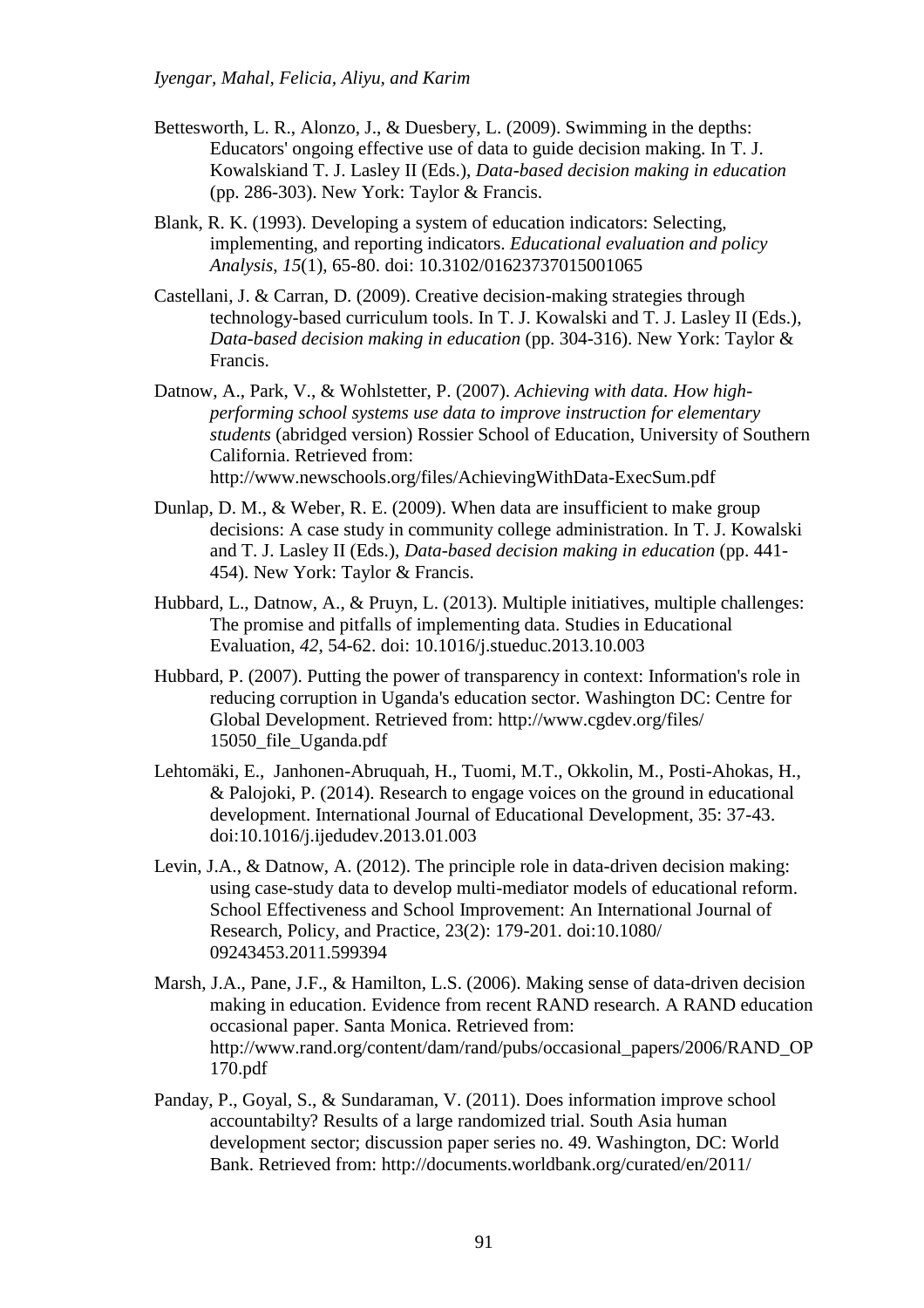12/15575553/information-improve-school-accountability-results-largerandomized-trial

- Picciano, A. G. (2009). Developing and nurturing resources for effective data-driven decision making. In Kowalski, T. J. and Lasley II, T. J. Editors (Eds.), Databased decision making in education (pp.123-135). New York: Taylor & Francis.
- Pritchett, L., Banerji, R., & Kenny, C. (2013). *Schooling is not education! Using assessment to change the politics of non-learning* Report of the Center for Global Development Study Group on Measuring Learning Outcomes. Retrieved from: http://www.cgdev.org/sites/default/files/schooling-is-not-learning-WEB.pdf
- Pritchett, L., & Filmer, D. (1999). What education production functions really show: a positive theory of education expenditures. Economics of Education Review, 18(2), 223-239. doi: 10.1016/S0272-7757(98)00034-X
- Reinikka, R. (2001). Recovery in service delivery: Evidence from schools and health centres. In P. Collier and R. Reinikka (Eds.), *Uganda's Recovery: The role of farms, firms, and government* (pp. 342-369). Washington, DC: World Bank.
- Reinikka, R., & Svensson, J. (2002). *Measuring and understanding corruption at the micro level.* Washington, DC: World Bank. Retrieved from: http://siteresources.worldbank.org/INTPSIA/Resources/490023- 1121114603600/corruptionBielefledl1.pdf
- Schneider, M., Teske, P, & Marschall, M. (2000). *Choosing schools: Consumer choice and the quality of American schools*. Princeton: Princeton University Press.
- Study Group on Measuring Learning Outcomes. (2013). *Schooling is not education! Using assessment to change the politics of non-learning*. Washington, DC: Center for Global Development. Retrieved from: www.cgdev.org/publication/schooling-is-not-education
- Sundet, G. (2004). Public expenditure and service delivery monitoring in Tanzania: Some international best practices and a discussion of present and planned Tanzanian initiatives. Retrieved from: http://www.worldbank.org/ socialaccountability\_sourcebook/Regional%20database/Case%20studies/Africa/ Tanzania%20-%20PETS.pdf
- Supovitz, J. A. & Klein, V. (2003). *Mapping a course for improved student learning: How innovative schools systematically use student performance data to guide improvement*. Consortium for Policy Research in Education. Retrieved from http://www.cpre.org/images/stories/cpre\_pdfs/AC-08.pdf
- The OSSAP-MDGs. (2013) *CGS-LGA Program Proposals,* March 2013, Abuja, Nigeria.
- The OSSAP-MDGs & The Earth Institute. (2012). Nigeria MDG information system. Retrieved from http://nmis.mdgs.gov.ng
- The OSSAP-MDGs & The Earth Institute. (2011). *Conditional grants scheme to local governments training manual.* Abuja.
- US Department of Education, Office of Planning, Evaluation, and Policy Development (2010). *Use of education data at the local level: From accountability to*